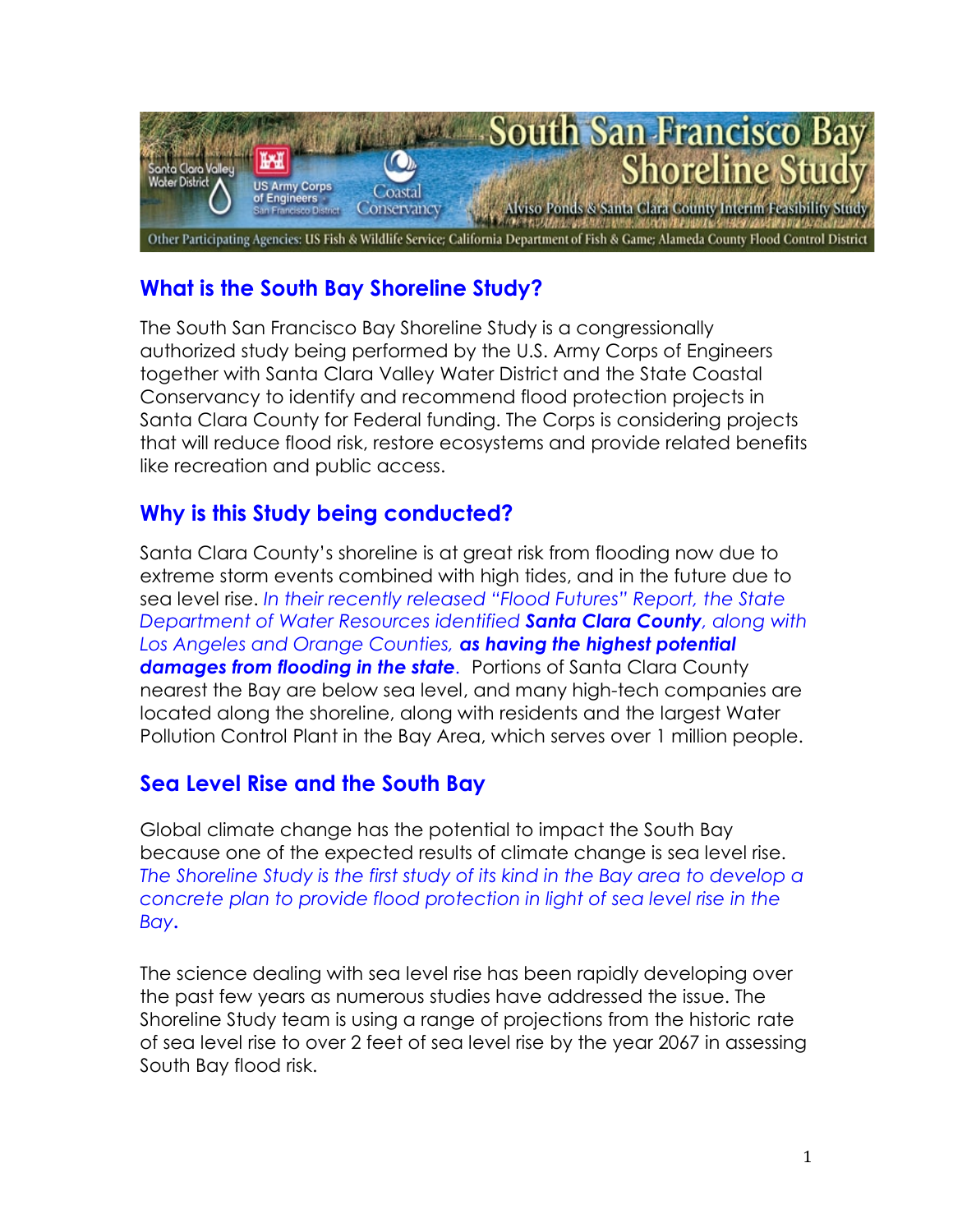### **What geographic area does the Shoreline Study cover?**

The study assessed flood risk damages for all Santa Clara County Baylands, from Palo Alto to Southern Alameda County, in addition to the restoration of former salt-production ponds within the Alviso Pond complex and adjacent properties such as areas around Moffett Field.

The study is being conducted in phases. The scope of the current phase of the Shoreline Study focuses on the most flood-prone section of the Santa Clara County shoreline: the north San Jose shoreline area between Alviso Slough and Coyote Creek, which includes the Alviso community and the San Jose/Santa Clara Water Pollution Control Plant (see map). Known as Economic Impact Area 11, or EIA 11, it includes homes, commercial and industrial facilities generally located below sea level and protected by salt pond levees. Planning for EIA 11 would enhance flood protection for an area with high flood damage and allow breaching of salt pond levees for wetland restoration. The proposed levees would also protect several high tech businesses and the new Silicon Valley Advanced Water Purification Center.



### **Current Shoreline Study Description & Goals**

In a phased approach, the portions of Santa Clara County's shoreline with the highest potential damages from flooding will be protected using a combination of flood protection levees and wetlands. This multi-objective approach using natural infrastructure provides for increased flood protection, restored bay habitats, and a flood protection system that can